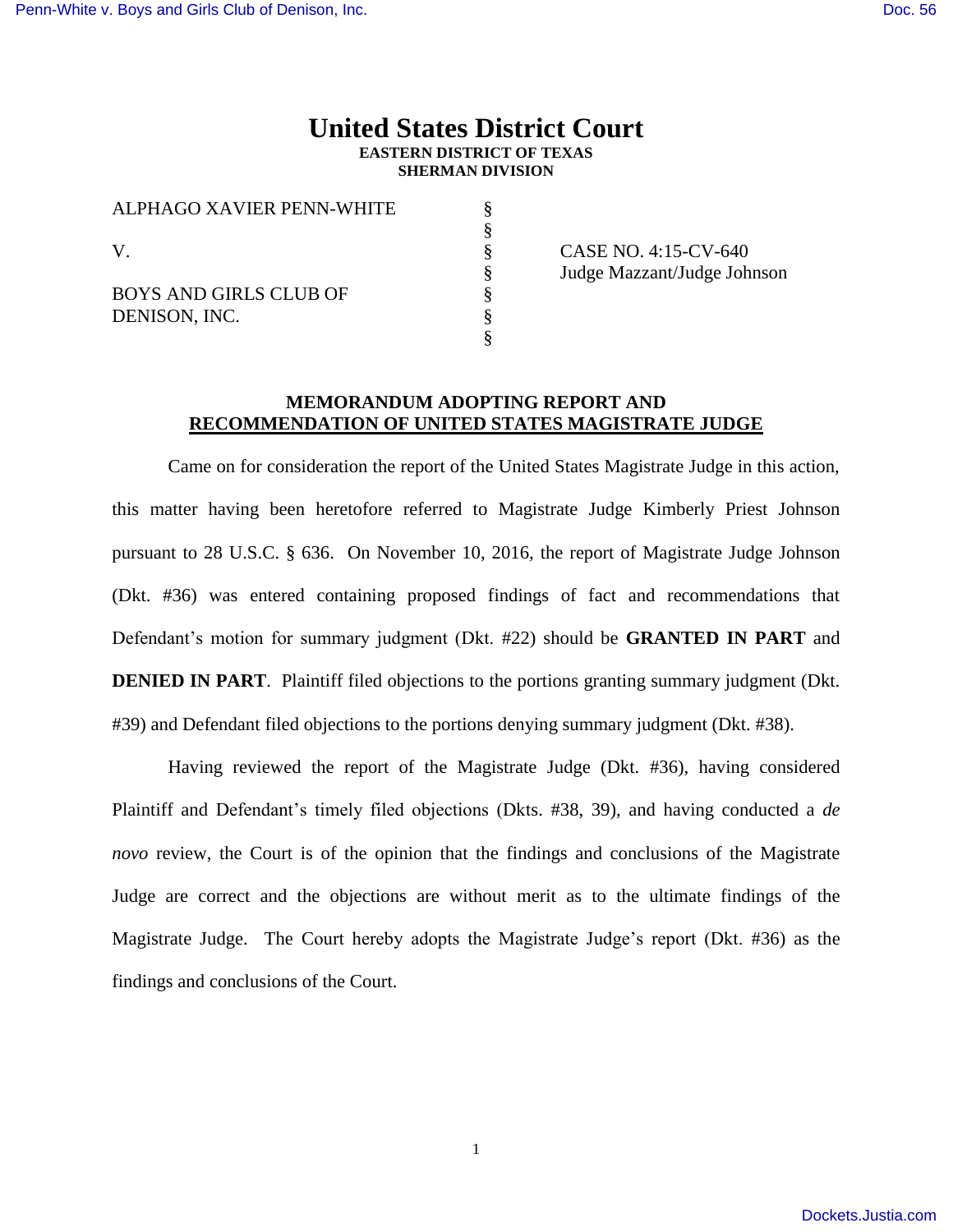#### **FACTUAL AND PROCEDURAL BACKGROUND**

The Boys and Girls Club of Denison (the "Club") is a non-profit organization led by a Board of Directors (the "Board"). The Club employs a number of staff members, who are headed by a "Chief Professional Officer" (the "CPO"), alternatively referred to as the "Executive" Director." (Dkt. #22 at p. 3). In 2013, the Club formed a search committee to fill a job vacancy for its CPO position comprised of Donald Banman, Kathy Wilburn, Janet Brown, Alvin Bailey, Dave Reed, Malissia Hysmith, Angie Patton, Tim Neal, and led by Laura Wright and Judith Donahue (collectively, the "Committee") (Dkt. #22 at p. 3). Mike Coffman, a retired former CPO, was selected as the interim CPO.

Laura Wright created an online job posting and vacancy notice for the CPO position and

posted it to the Boys and Girls Club of America website and other job posting websites (Dkt. #22

at p. 3). Relevant portions of the notice are presented as follows:

#### Job Summary

The Boys and Girls Club of Denison Texas is seeking a dedicated, career-oriented Chief Professional Officer to lead the organization in fulfilling its mission of providing the needed leadership, guidance, and inspiration that will help young girls and boys grow up to be responsible adults. For a candidate to be successful, a bachelor's degree from an accredited college or university is preferred. A minimum of eight years work experience in a non-profit agency or Boys and Girls Club which included management and supervision with at least two years in a leadership capacity or an equivalent combination of experience is required.

## Job Requirements

The candidate needs to show a demonstrated record of community based achievement, and successful experience in raising funds. This position requires a working knowledge of youth related issues, strong fiscal management skills, and excellent speaking, writing, marketing and public relations skills. This candidate must also have a demonstrated ability to oversee a budget and the ability to maintain effective working relationships with the board of directors, staff, community volunteers, and agency funding sources. Additionally the candidate will need to meet standard physical requirements for working with active children. . . .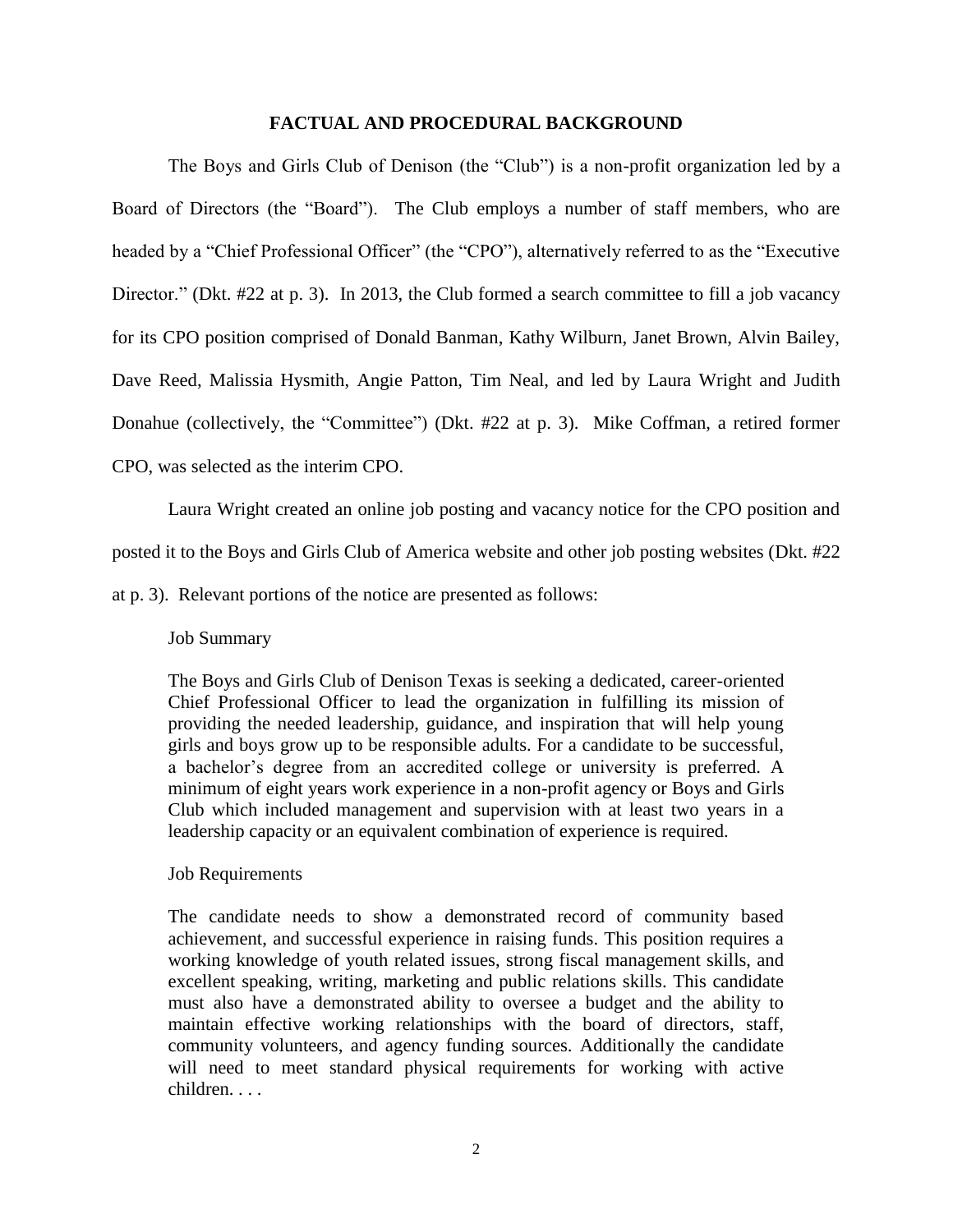Posting Date:  $7/12$ Closing Date: 8/12 Application submitted by: Judith Donahue, HR Chair Contact for resumes: Laura Wright E-mail: laura.wright@manpower.com

(Dkt. #25, Ex. 16 at p. 2).

Alphago Xavier Penn-White (the "Plaintiff") is an African American male who resided in Denison at the time of the CPO job posting (Dkt. #1 at p. 1; Dkt. #25, Ex. 2 at p. 3). According to Plaintiff's resume, after graduating from Denison Senior High School in 1977, Plaintiff obtained a bachelor's and a master's degree in physical education from Southeastern Oklahoma State University (Dkt. #25, Ex. 2 at p. 3). Plaintiff's resume cites a variety of job experiences, including: one year as a professional football player with the New Orleans Saints, a little more than a year as an athletic and program director for the Salvation Army Boys Club in Denison, Texas, a year as a school teacher and assistant coach for the Sherman Independent School District, two years as a teacher and head football coach for Atoka Public School in Atoka, Oklahoma, three years as a recreational coach for Howard McLeod Correctional Center in Atoka, Oklahoma, and twelve years as an athletic and recreation coordinator for the City of Sherman (Dkt. #25, Ex. 2 at pp. 2-3).

According to the deposition of Diane Beeson, a Board member with the Club, she had a conversation with Plaintiff in the summer of 2013, before August, in which she notified him of the CPO job search and told Plaintiff that, if he was interested in the job, he needed to apply (Dkt. #25, Ex. 4 at p. 4). Ms. Beeson stated that she told Plaintiff "he had to either go to the Boys [and] Girls Club or go to the website." (Dkt. #25, Ex. 4 at p. 5).

A point of contention in this case is the submission of Plaintiff's resume. Plaintiff alleges that, during the period the CPO position was open, he met with Mr. Coffman and discussed the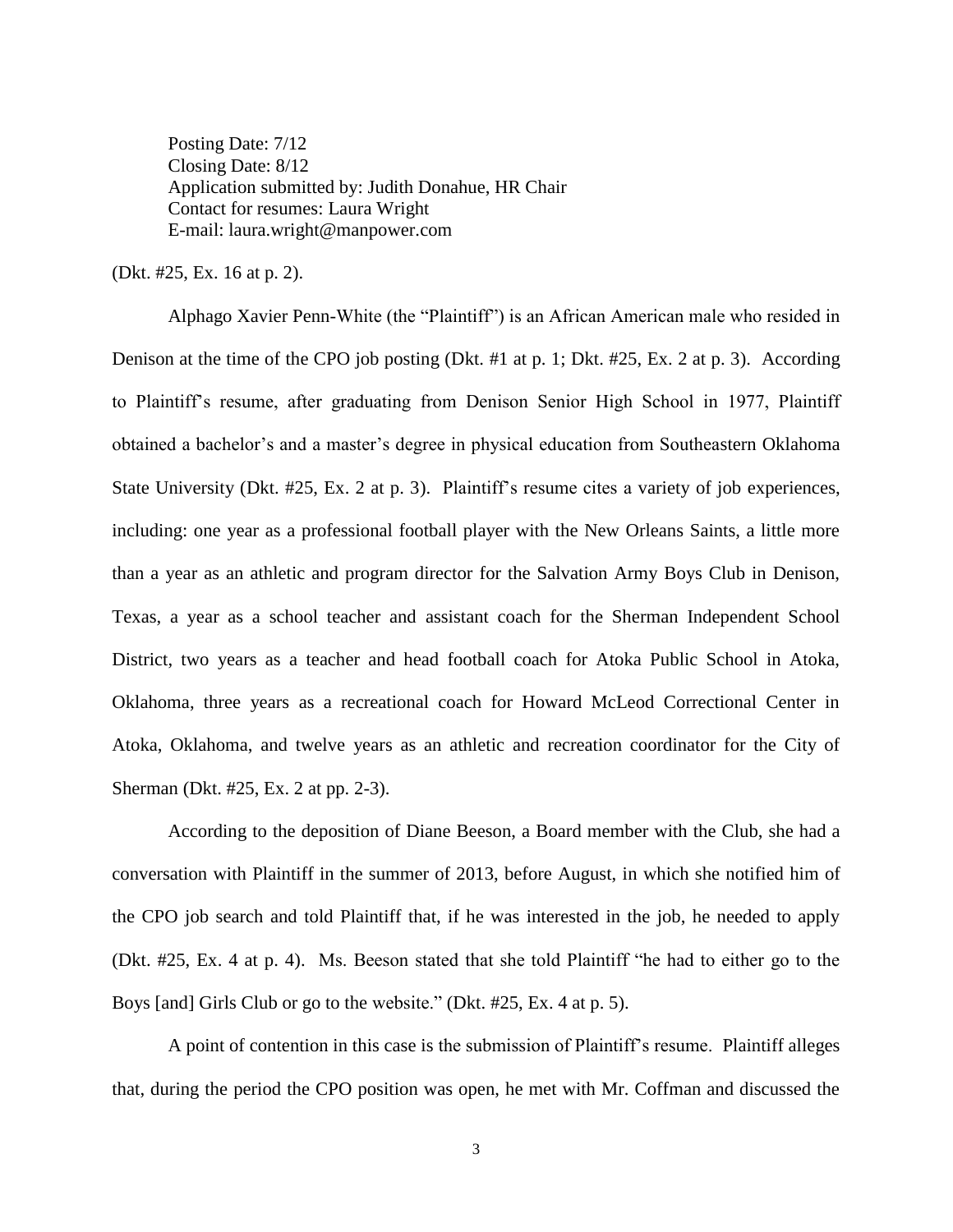position (Dkt. #25, Ex. 3 at p. 4). Plaintiff contends that Mr. Coffman told Plaintiff about his experience working for Boys and Girls Club of America, and about a good friend that he felt would be ideal for the job, but whom he thought the Board would not hire because he was "an older guy." (Dkt. #25, Ex. 3 at p. 4). Plaintiff asserts that later in July, he went back to the Denison Boys and Girls Club and met with Mr. Coffman to turn in his resume, recounting:

I walked in and went back to the door and to his office and knocked on the door and he was sitting there. I said I'm turning in my resume for the position. He took it and said thanks.

(Dkt. #25, Ex. 3 at p. 5). Plaintiff contends that he contacted Board members Ms. Beeson and Jimmy Rosser, Club employee Larry Pascal, and Committee member Mr. Neal and told them that he had applied for the CPO position (Dkt. 25, Ex. 1 at p. 5). Though Mr. Neal could not remember during his deposition that he had a conversation with Plaintiff, he admitted that his telephone number was included in Plaintiff's phone records for a three-minute call on August 5, 2013—several days prior to the application closing date and after the date Plaintiff claims to have turned in his application to Mr. Coffman (Dkt. #25, Ex. 7). Mr. Rosser testified in his deposition that he had a conversation in which Plaintiff told him that he had applied for the CPO position (Dkt. #25, Ex. 5 at p. 6).

Mr. Coffman, in his deposition, testified that no one physically handed a CPO application to him during the application window (Dkt. #25, Ex. 9 at p. 4). Mr. Coffman affirmed that, if he had received an application, he would have given it to the head of the Committee or Tim [Neal], the Board president (Dkt. #25, Ex. 9 at p. 4). When asked specifically if he would have told the applicant he would need to submit the application online, Mr. Coffman confirmed that submission online was not a requirement (Dkt. #25, Ex. 9 at p. 4). Mr. Coffman insisted, however, that he never met Plaintiff, and he was only familiar with Plaintiff as a football coach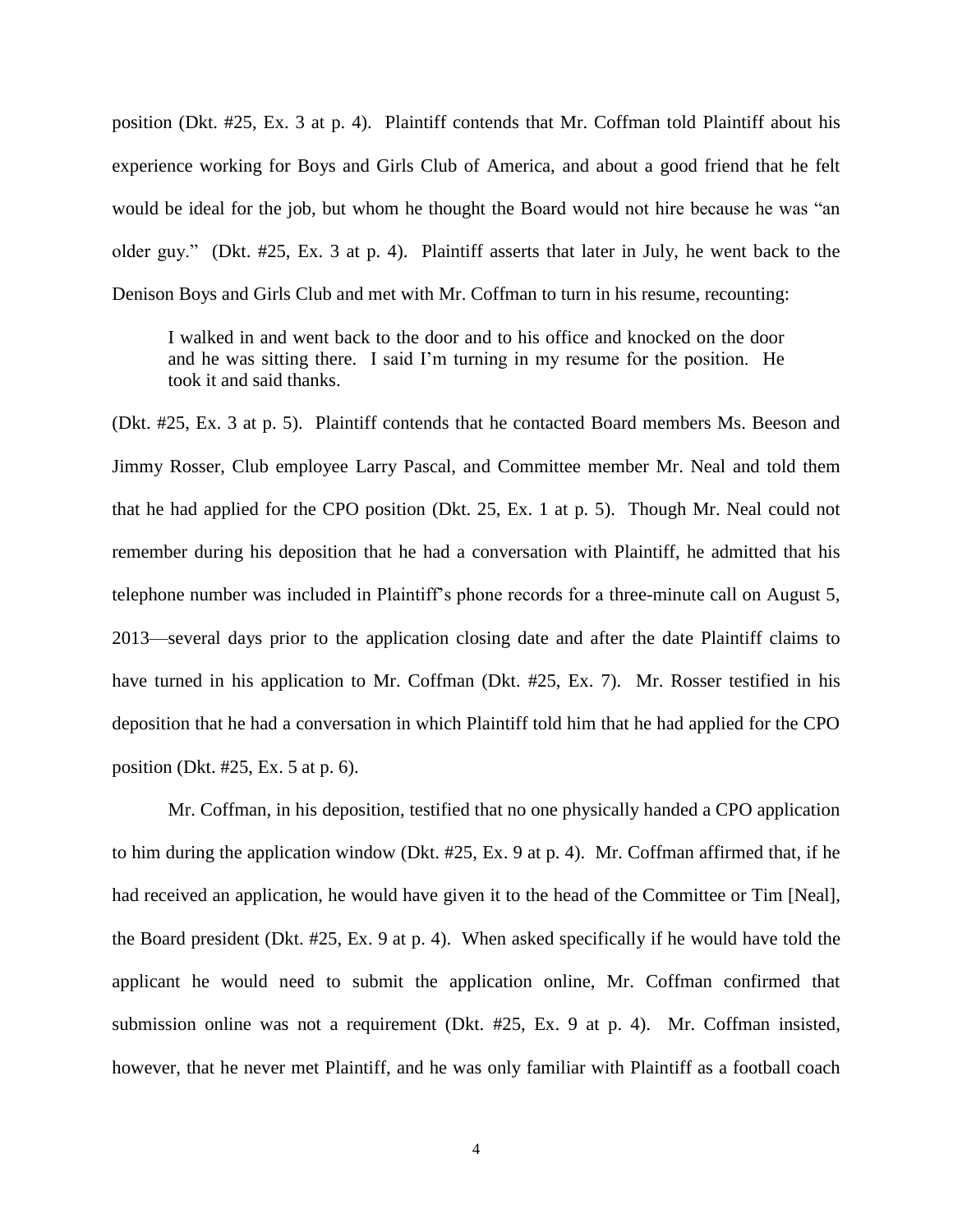he occasionally saw on Saturday mornings when helping at a snack bar and around the football field (Dkt. #25, Ex. 9 at p. 4).

According to the Club, Ms. Wright, as the listed contact for resumes, received approximately forty-one applications for the CPO position at the e-mail address listed on the job posting (Dkt. #22 at p. 4). Ms. Wright, Ms. Donahue, and Committee member Mr. Reed narrowed the pool before presenting the selected candidates to the rest of the Committee to consider (Dkt. #22 at p. 4). The pool was then narrowed to approximately seven candidates (Dkt. #22 at p. 4).

On the final day of the application window, August 12, 2013, Tim Neal, Committee member and then president of the Board at the Club, contacted the rest of the Committee and conveyed he had received calls from local business people asking if the interview process for the CPO position was still open, and was specifically asked if the Board would consider Plaintiff (Dkt. #22 at p. 4). Committee leader Ms. Donahue stated in her deposition that, at the time of these inquiries, the Committee did not have Plaintiff's resume (Dkt. 22, Ex. B at p. 3). The next day, August 13, 2013, Ms. Donahue told Mr. Neal that the Committee would review Plaintiff's resume with the other applications received during the posting period (Dkt. #22 at p. 4). Ms. Donahue asked Mr. Neal to forward Plaintiff's resume, but Mr. Neal replied that he did not have it (Dkt. #22 at p. 4).

On August 13, 2013, and August 15, 2013, another Committee member, Mr. Banman, sent emails to Ms. Donahue and Ms. Wright regarding his knowledge of Plaintiff and belief that he should be considered for the position (Dkt. #22 at p. 5). Ms. Donahue responded to Mr. Neal and Mr. Banman specifically, and the Committee generally, that Plaintiff's resume had never been received (Dkt. #22 at p. 5). Ms. Donahue, in her deposition, asserted that the Committee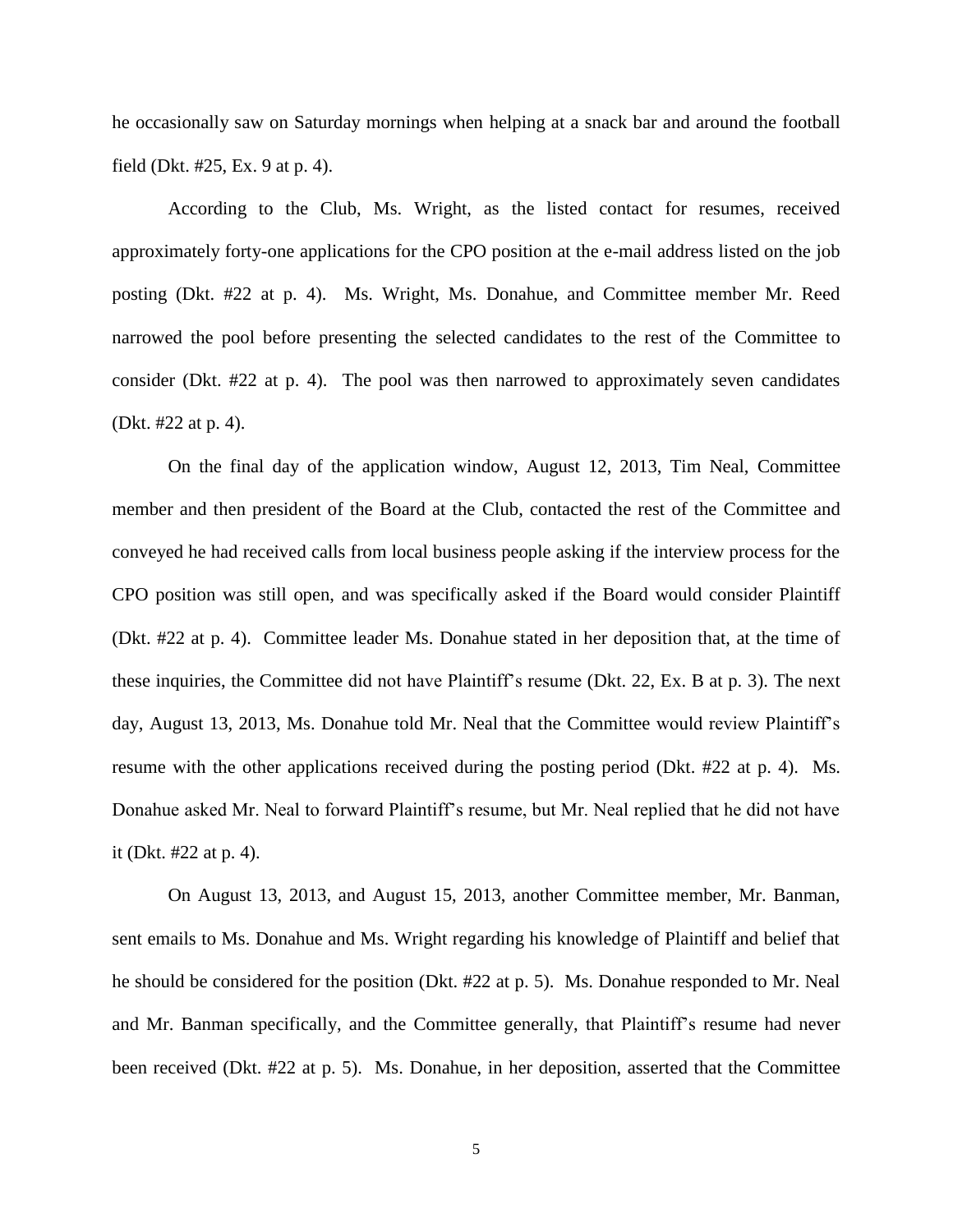never received Plaintiff's resume (Dkt. #22, Ex. B at p. 3). The Club asserts that, because the Committee never received Plaintiff's application or resume, he was not considered by the Committee as an applicant or candidate for the CPO position.

After narrowing the candidates to two, one of the candidates removed herself from consideration (Dkt. #22 at p. 6). The Club asserts that, at this time, the Committee "became aware" that a retired Boys and Girls Club Regional Director named Tom Hough was interested in applying for the CPO position (Dkt. #22 at p. 6). According to Mr. Banman, Mr. Coffman indicated that he knew Tom Hough and indicated that he would be a good candidate for the position (Dkt. #22, Ex. 3 at p. 5). The Committee reviewed Mr. Hough's resume and additional information and invited him to interview (Dkt. #22 at p. 7). The Board of the Club ultimately selected Mr. Hough for the CPO position (Dkt. #22 at p. 7). The Club asserts that Mr. Hough was more qualified than any other candidate it had considered, as he had years of experience as a regional director and CPO of other Boys and Girls Clubs, had worked with Boys and Girls Club of America for over fifteen years, had run a Club before, and knew how to fundraise (Dkt. #22 at p. 7).

Mr. Hough worked as CPO from November 2013 until resigning less than a year later, in June 2014 (Dkt. #22 at p. 7). The Club asserts that, during this time, Mr. Hough trained the sports director, Ron Nixon, to be a potential successor as CPO, culminating in a recommendation to the Board that Nixon be promoted to CPO (Dkt. #22 at p. 7). The board appointed Mr. Nixon as interim CPO for two months and subsequently promoted him to the position permanently (Dkt. #22 at p. 7).

On September 22, 2015, Plaintiff filed suit against the Club, asserting racial discrimination in both 2013 and 2014 and a retaliation claim (Dkts. #1, 13). On May 18, 2016,

6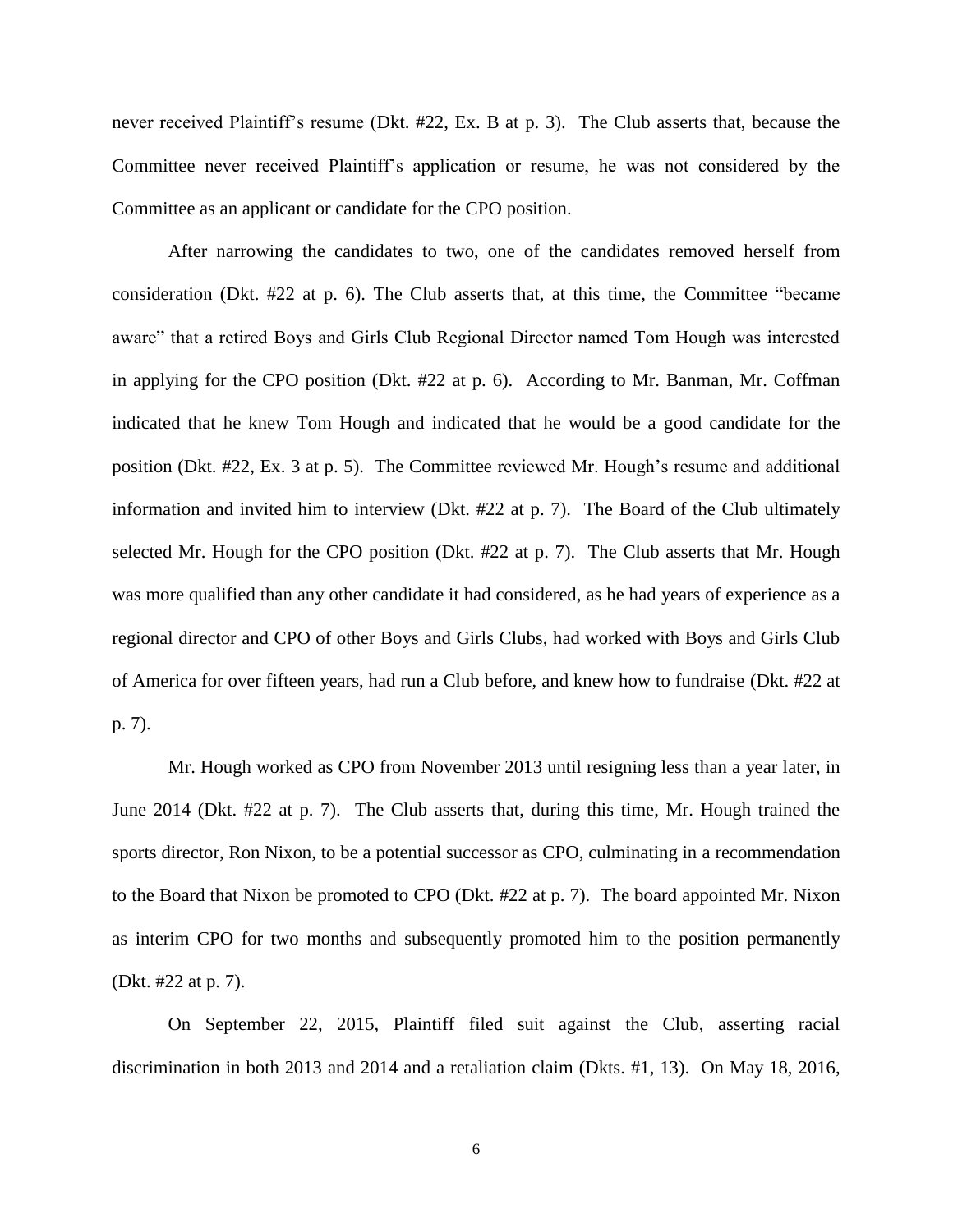the Club filed the present motion for summary judgment (Dkt. #22). On June 16, 2016, Plaintiff filed a response (Dkt. #25). On June 27, 2016, the Club filed a reply brief (Dkt. #29).

On November 10, 2016, the Magistrate Judge issued a report and recommendation advising granting in part and denying in part the motion for summary judgment (the "Report"). On November 28, 2016, Defendant filed objections (Dkt. #38), as did Plaintiff (Dkt. #39). On December 7, 2016, Defendant filed a response to Plaintiff's objections (Dkt. #42).

#### **ANALYSIS**

### *Defendant's Objections*

Defendant asserts the Magistrate Judge's denial of summary judgment was improper as to Plaintiff's 2013 claim of racial discrimination on two grounds: (1) Mr. Coffman was not a committee member and (2) Plaintiff failed to demonstrate pretext (Dkt. #38).

#### **1. Mr. Coffman**

Defendant objects to the Report's conclusion that Plaintiff raised a genuine issue of material fact rebutting the Club's assertion that it had a non-discriminatory reason for rejecting Plaintiff in 2013, namely, the Committee never received his resume or application (Dkt. #38 at p. 2). The Magistrate Judge found that Mr. Coffman served as a *de facto* Committee member, but Defendant contends that the summary judgment evidence does not reflect that Mr. Coffman was a Committee member and objects to the reasoning set forth in the Report as to why the Court should consider Mr. Coffman a member of the Committee (Dkt. #38 at pp. 2-3).

Despite Defendant's protestations, the Court finds that Mr. Coffman should be considered a *de facto* Committee member. Nothing in the job listing specified that an application must be submitted online (Dkt. #25, Ex. 16 at p. 2). In addition, Mr. Coffman himself stated in deposition testimony that the application process did not require an individual to apply online,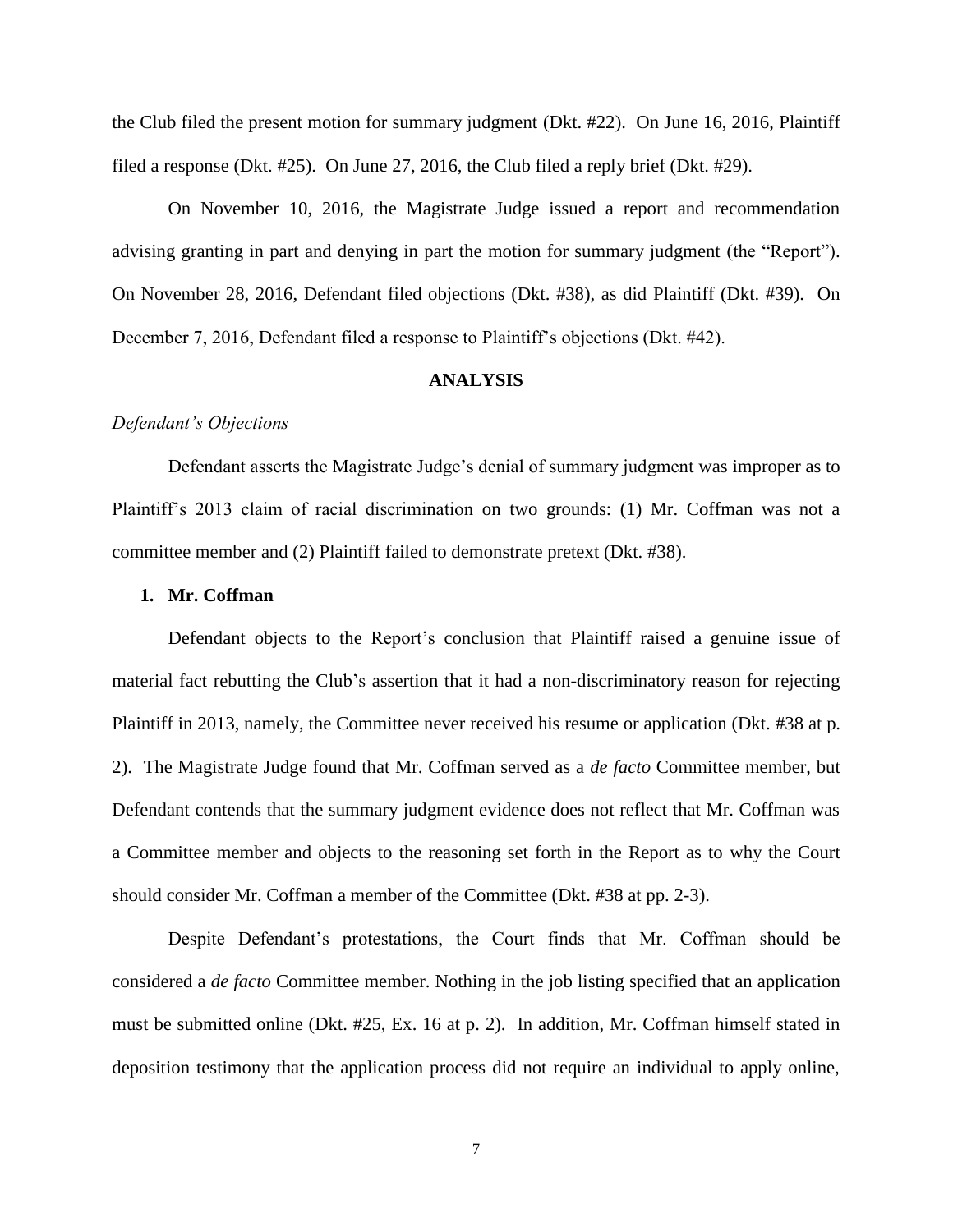but rather, indicated delivery in person would have been sufficient (Dkt. #25, Ex. 9 at p. 4). Mr. Coffman acknowledged he would have acted as a recipient for the Committee—that if he had received an application in person he would have delivered it to the head of the Committee.

The Court understands that Defendant wishes to make a distinction between the role Mr. Coffman played and that of formal Committee members. However, the Court finds that the particular role Mr. Coffman played, or could have played due to his position as potential receiver of applications, renders him a *de facto* Committee member. Defendant, in essence, contends that the formal members outlined the boundaries of "The Committee" such that it could assert that the Committee never received Plaintiff's resume. However, in these circumstances, the process of receiving resumes extended beyond the boundaries of the Committee. Allowing an individual to apply by handing in an application to Mr. Coffman at the Boys and Girls Club brought Mr. Coffman into the process of resume consideration, which is the process Plaintiff's lawsuit challenges. Whether deliberate or entirely incidental, Mr. Coffman served as an application filter between the completion of an individual's application (at the moment of in-person delivery) and the full consideration of the application by the Committee. The fact that Mr. Coffman testifies he would have delivered any application he received to the Committee does not negate his role in the Committee selection process.

Further, individuals testified that Mr. Coffman was involved in the selection process. Committee member Kathy Wilburn stated in her deposition that it was Mr. Coffman who recommended Tom Hough due to his training and having worked with him in the past (Dkt. #25, Ex. 6 at p. 7). Committee leader Judy Donahue explained in her deposition that, after the closing date of applications and after the potential hiring list had been narrowed to less than three individuals, she had a conversation with Mr. Coffman in which he volunteered that he knew of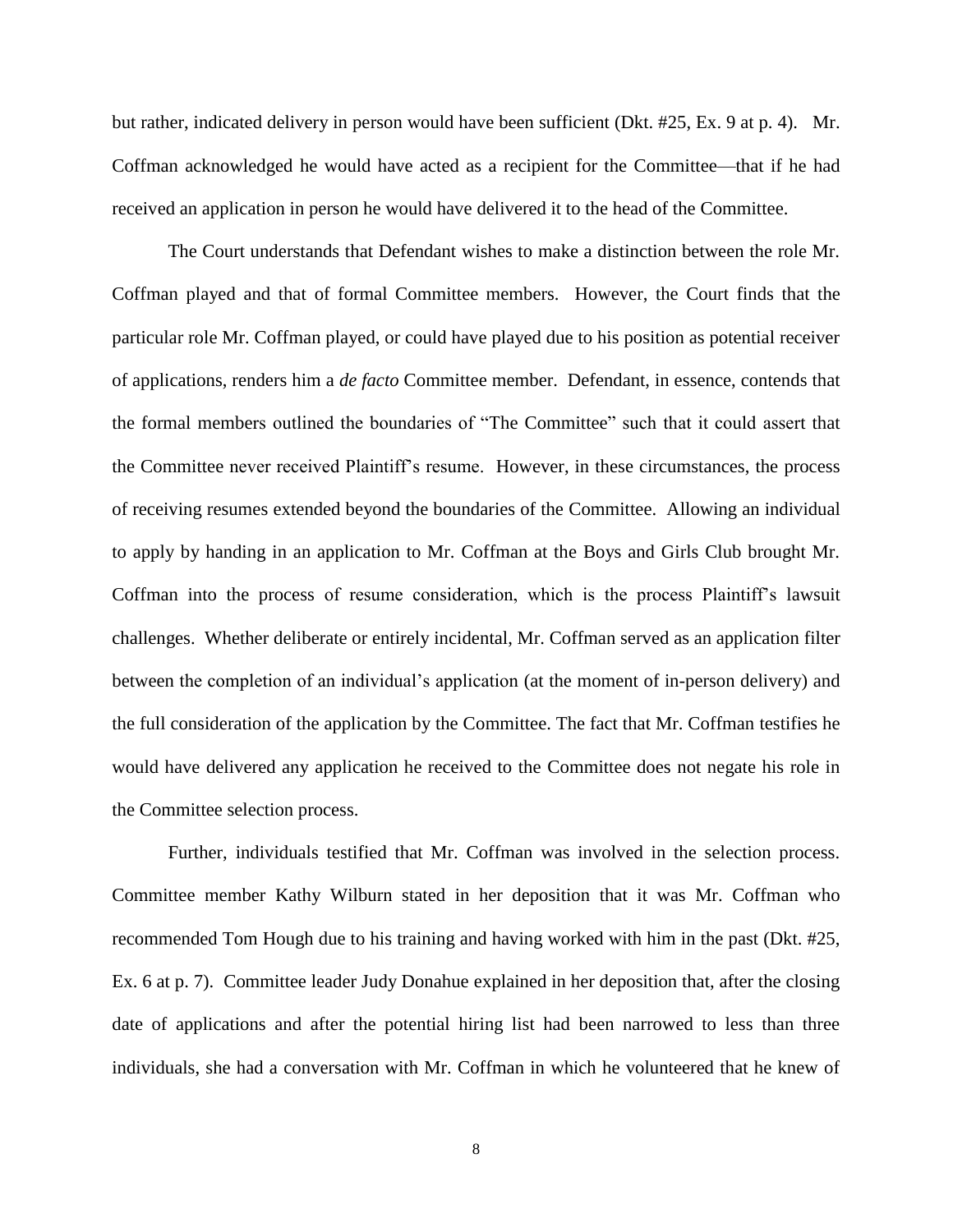someone who might be interested in the CPO position and some of his qualifications (Dkt. #25, Ex. 8 at p. 13). Ms. Donahue testified she asked Mr. Coffman to tell this individual—Tom Hough—to provide his resume (Dkt. #25, Ex. 8 at p. 13). She further described that, though she did not have direct contact with Mr. Hough, she had contact through Mr. Coffman, and noted that Mr. Hough was "highly recommended." (Dkt. #25, Ex. 8 at p. 15). Mr. Hough was eventually hired as CPO.

As Mr. Coffman served as a possible end point for applications while working at the Club, recommended an additional candidate to the Committee leader after the close of the application period, and acted as an agent of the Committee leader by following a request to tell the perspective candidate to provide his resume, he should be considered a Committee member for the issue before the Court—whether Defendant's assertion that the Committee could not have made a racially motivated hiring decision because it did not receive Plaintiff's application is worthy of credence.

## **2. Pretext**

Defendant contends that even if Mr. Coffman was a *de facto* Committee member who failed to give Plaintiff's resume to the rest of the Committee, there is no summary judgment evidence that leads to the reasonable inference that such failure was racially motivated (Dkt. #38 at pp. 3-4). Defendant cites *Sandstad v. CB Richard Ellis, Inc.*, for the premise that to demonstrate pretext to negate a legitimate, nondiscriminatory reason for rejecting the applicant, "the plaintiff must produce evidence to show that discrimination lay at the heart of the employer's decision or that the employer's explanation is false or *unworthy of credence*." 309 F.3d 893, 896-97 (5th Cir. 2003) (Dkt. #38 at p. 3) (emphasis added). The Court makes no finding as to the sufficiency of evidence to demonstrate discrimination, but rather finds the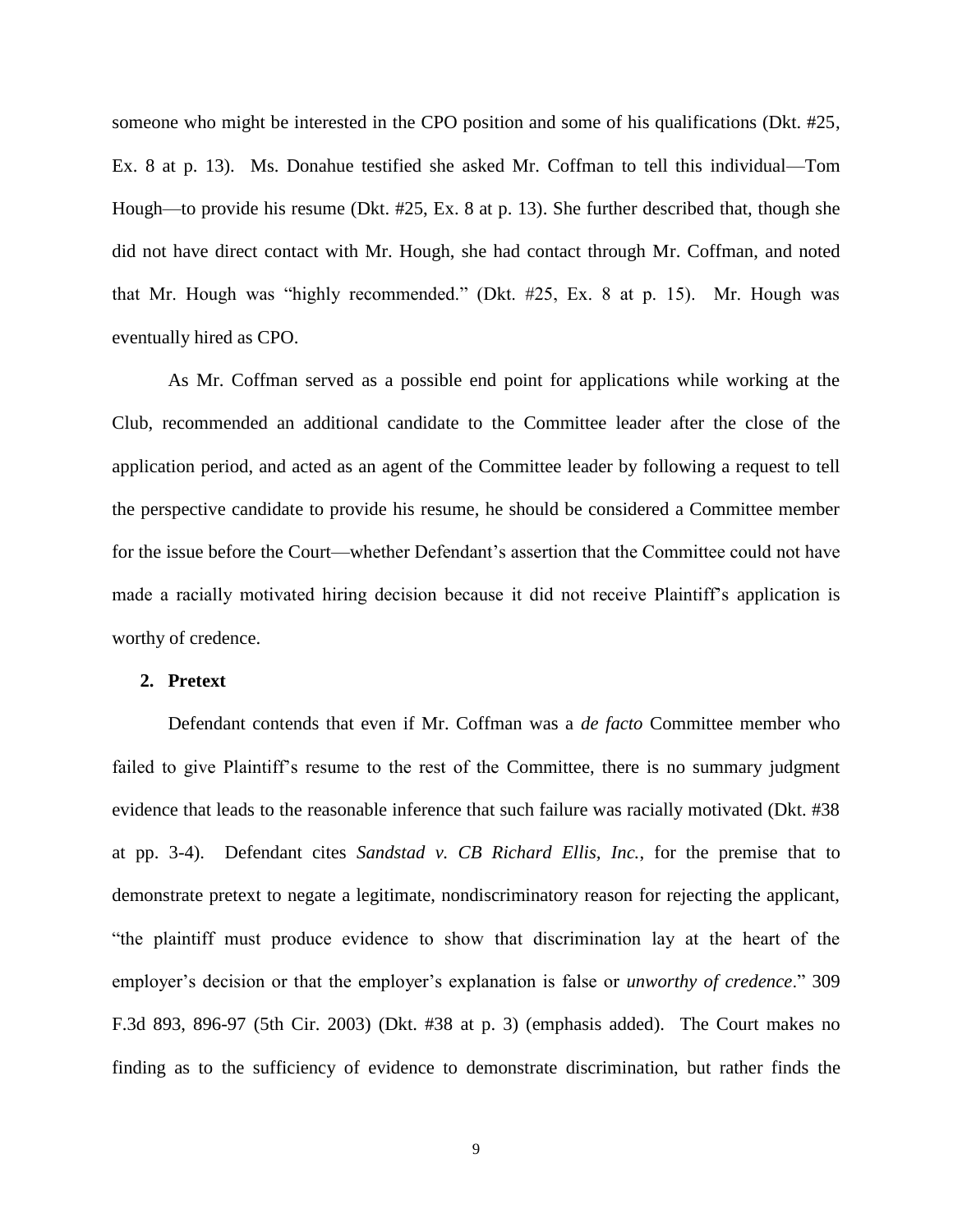employer's nondiscriminatory reason (that the Committee did not receive Plaintiff's application) is not worthy of credence given the role played by Mr. Coffman with respect to the application and consideration process, the testimony of Diane Beeson—Board member for Defendant—in which she stated that she specifically told Plaintiff it was acceptable to apply in person at the Club, Plaintiff's testimony regarding the delivery of his application to Mr. Coffman, phone records supporting Plaintiff's testimony that he handed in his application and called several individuals associated with Defendant to let them know he had applied, and testimony from Mr. Rosser that Plaintiff told him that he had applied for the position. The Court, therefore, finds that Defendant has not asserted a sufficient nondiscriminatory reason, and Defendant's motion for summary judgment as to Plaintiff's claims concerning the 2013 hiring should be denied.

## *Plaintiff's Objections*

Plaintiff agrees with the recommendation that summary judgment be denied with regards to the 2013 hiring, but objects to the Report due to the fact that additional evidence was not relied upon in reaching the conclusion (Dkt. #39 at p. 2). Plaintiff presents no case law or argument that the court is required to rely upon all arguments or all presented material in making its determinations. The Court finds that the material relied upon in denying summary judgment as to claims regarding the 2013 hiring is sufficient, and neither the Magistrate Judge nor the Court need consider material regarding Carlos Daniels and Dale Rhodes, which Plaintiff contends "further buttresses" his claims (Dkt. #39 at p. 2).

Plaintiff asserts the recommendation of summary judgment was improper as to Plaintiff's 2014 claim of racial discrimination on the grounds that the Magistrate Judge failed to follow the summary judgment standard of considering all evidence in the light most favorable to Plaintiff and drawing all reasonable inferences in Plaintiff's favor (Dkt. #39 at p. 3). Specifically,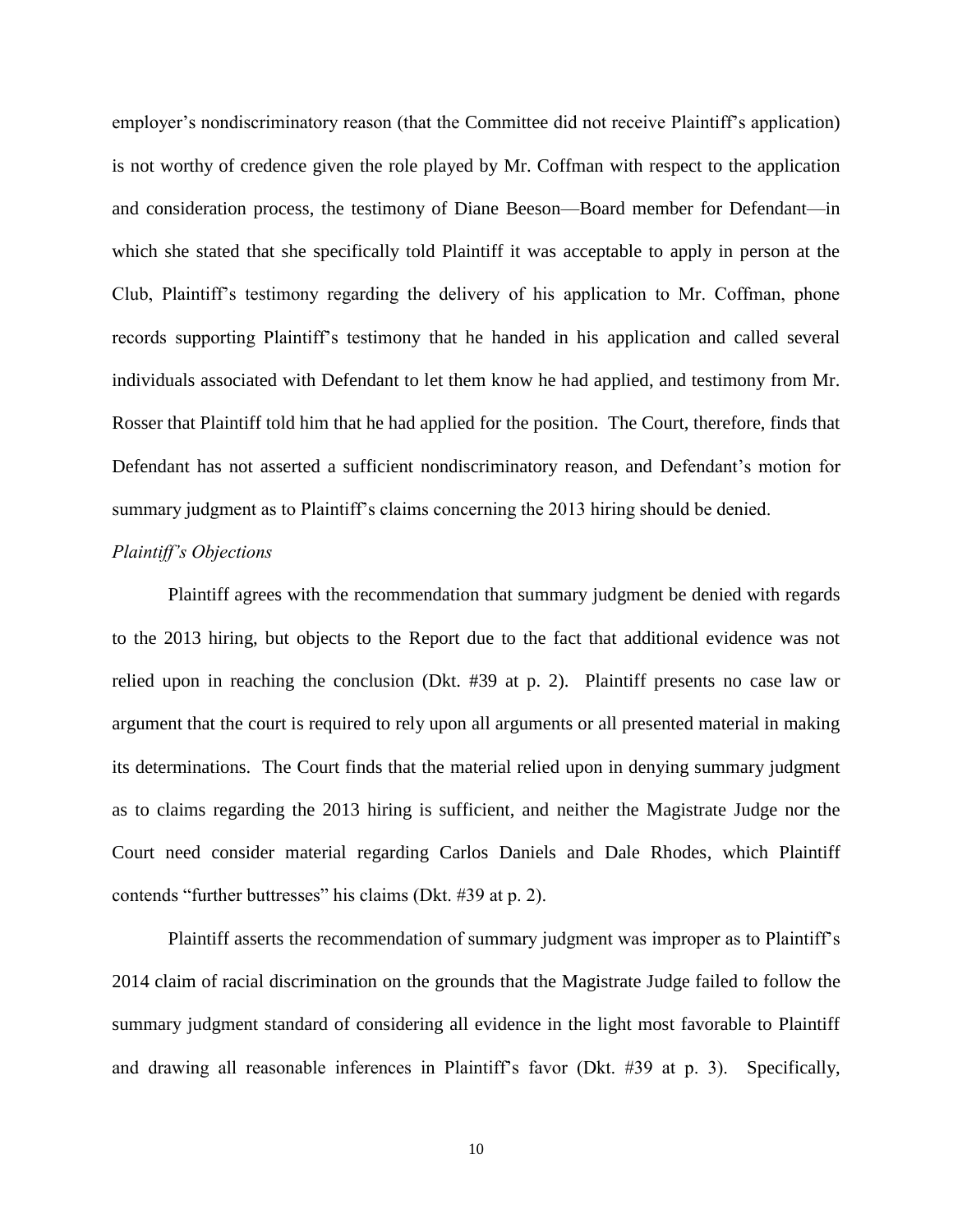Plaintiff objects to the finding that Plaintiff did not present sufficient evidence to raise a genuine issue of material fact as to Defendant's presented nondiscriminatory reason for its decision not to hire Plaintiff.

Plaintiff does not object to the Report's finding that Defendant presented a legitimate, nondiscriminatory reason for its decision, namely, that the Defendant's Board wanted to promote Mr. Nixon, who had been trained for the position by Mr. Hough, and who they believed could continue the method of operation Mr. Hough had established during his time as CPO. Given that Defendant met its burden, the presumption of intentional discrimination dissolves and the plaintiff must then demonstrate either that a discriminatory reason more likely motivated the employer or the employer's reasons for rejecting the applicant are not worthy of credence, in other terms, that the nondiscriminatory reason is pretextual. *Id.* at 203 (citing *Tex. Dep't of Cmty. Affairs v. Burndine*, 450 U.S. 248, 255 n. 10 (1981). The plaintiff must raise a genuine issue of material fact to rebut each nondiscriminatory reason articulated by the employer. *Id.* at 202 (citing *Laxton v. Gap Inc.*, 333 F.3d 572, 578 (5th Cir. 2003)).

Plaintiff proposed arguments and evidence in an attempt to rebut the nondiscriminatory reason, including the lack of documentation regarding training or evidence of unique practices. The Report states that "the lack of documentary evidence does not controvert the [Defendant's] proffered reason. Rather it suggests that whatever training was done may not have been formal and documented, but perhaps [was] limited to observation." (Dkt. #36 at p. 14). Plaintiff contends that this statement reflects an inference drawn in Defendant's favor.

The Court finds that the Report did not draw an inference in Defendant's favor. Rather, the Magistrate Judge's comment delineates that the lack of documentary evidence does not lead to the conclusion that Mr. Nixon was not trained by Mr. Hough.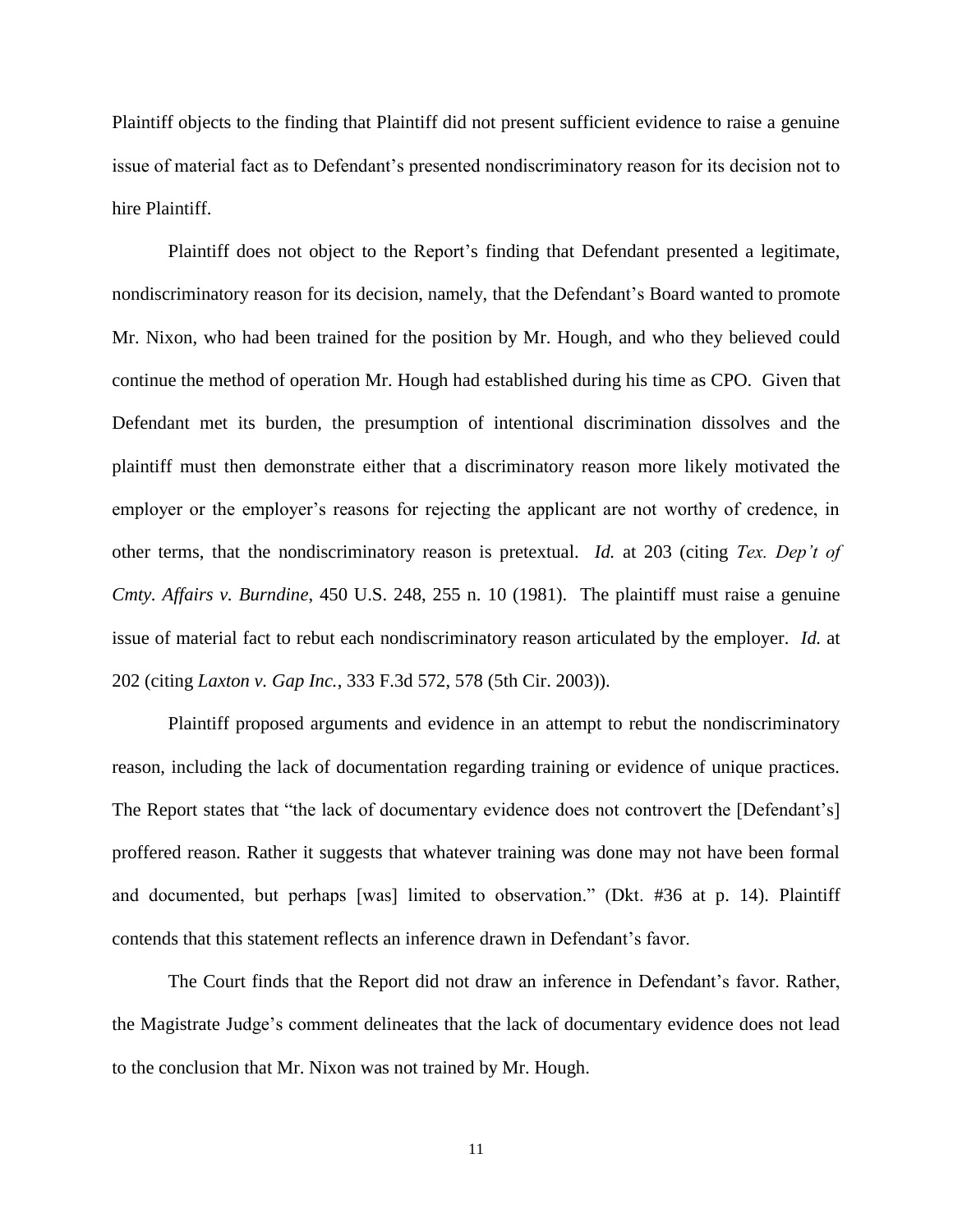The lack of documented training lends credence to an assertion that no documented training took place. If Defendant's nondiscriminatory reason turned on the documented training of Mr. Nixon, the lack of documented training would be extremely relevant. However, Defendant merely stated that Mr. Nixon had been trained for the position by Mr. Hough. Defendant did not assert this "training" was formal or merely observational, and the Court need not narrowly define "training" as only that which is documented.

Plaintiff also contends that the Report failed to refute evidence of "unexplained and *ex post facto* actions taken by [Defendant] in the hiring of Nixon for the 2014 CPO position." (Dkt. #39 at p. 4). Plaintiff cites a number of arguments made in his response to the Motion for Summary Judgement that he argues demonstrate pretext (Dkt. #39 at p. 5). None of the citations, however, serve to demonstrate that Defendant's nondiscriminatory reason—Defendant's Board wanted to promote Mr. Nixon, who had been trained for the position by Mr. Hough, and who they believed could continue the method of operation Mr. Hough had established during his time as CPO—is pretextual.

Plaintiff appears to believe that the summary judgement standard of drawing inferences in non-movant's favor means drawing the conclusion that Defendant's nondiscriminatory reason is pretextual from any assertion or proposed evidence. The Court is not required to make an inferential leap, for example, from the absence of documentation of formal training to the conclusion that no training took place. Plaintiff presents no argument that the mere observation of Mr. Hough would not be considered training. Plaintiff does not cite any evidence which demonstrates that a discriminatory reason more likely motivated the employer or that the employer's reasoning was not worthy of credence. It is Plaintiff's burden to raise a genuine issue of material fact to rebut the nondiscriminatory reason articulated by Defendant, and here,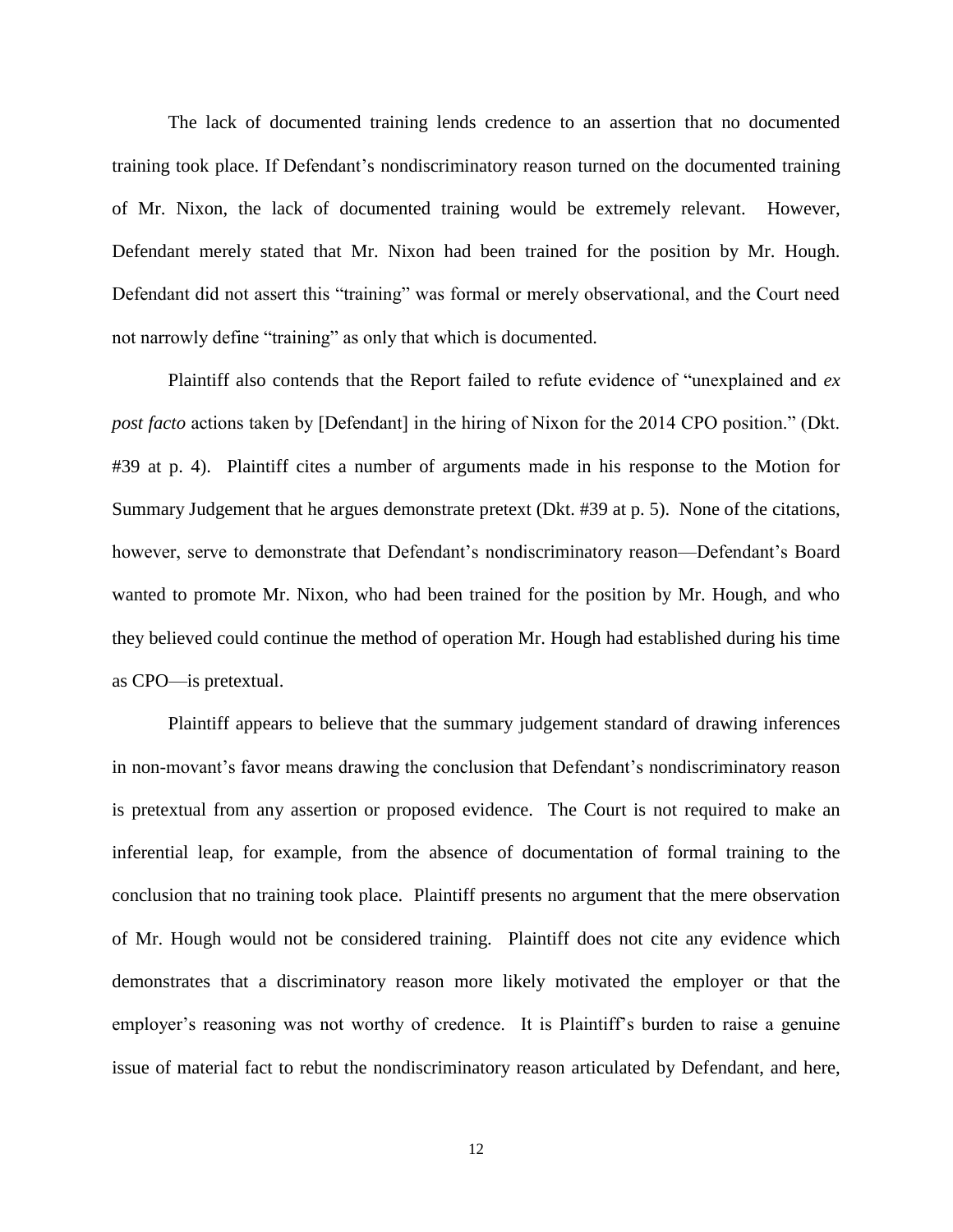Plaintiff failed to do so. The Court, therefore, grants summary judgment as to Plaintiff's claims regarding the 2014 hiring.

Plaintiff objects to the Report's recommendation of summary judgment with regards to his retaliation claim (Dkt. #39 at p. 6). To establish a prima facie case of non-employment retaliation under § 1981, a plaintiff must show: (1) he engaged in activity protected under § 1981; (2) he was subjected to an adverse action; and (3) a causal link exists between the protected activity and the adverse action. *See Zastrow v. Houston Auto Imports Greenway Ltd.*, 789 F.3d 553, 564 (5th Cir. 2015).

Plaintiff contends that the Magistrate Judge failed to make a determination regarding the non-employment aspect of the claim. Further, Plaintiff argues that the adverse actions he suffered are such that they would have dissuaded a reasonable person from engaging in the protected activity, namely, the filing of his lawsuit (Dkt. #39 at p. 7). Plaintiff referenced examples such as his team's jersey order being "messed up" and delayed, being "treated as if he had been lying" about the order, being told he could not scrimmage another team, being "reminded" to follow a rule regarding players playing times, being publicly accused of cheating, and his son being disciplined for fighting with other students (Dkt. #25 at pp. 29-30). Plaintiff argues his treatment was unique, but none of these assertions raise a genuine fact issue concerning an adverse action or, moreover, a causal link between protected activity and an adverse action. Therefore, summary judgment should be granted as to Plaintiff's retaliation claim.